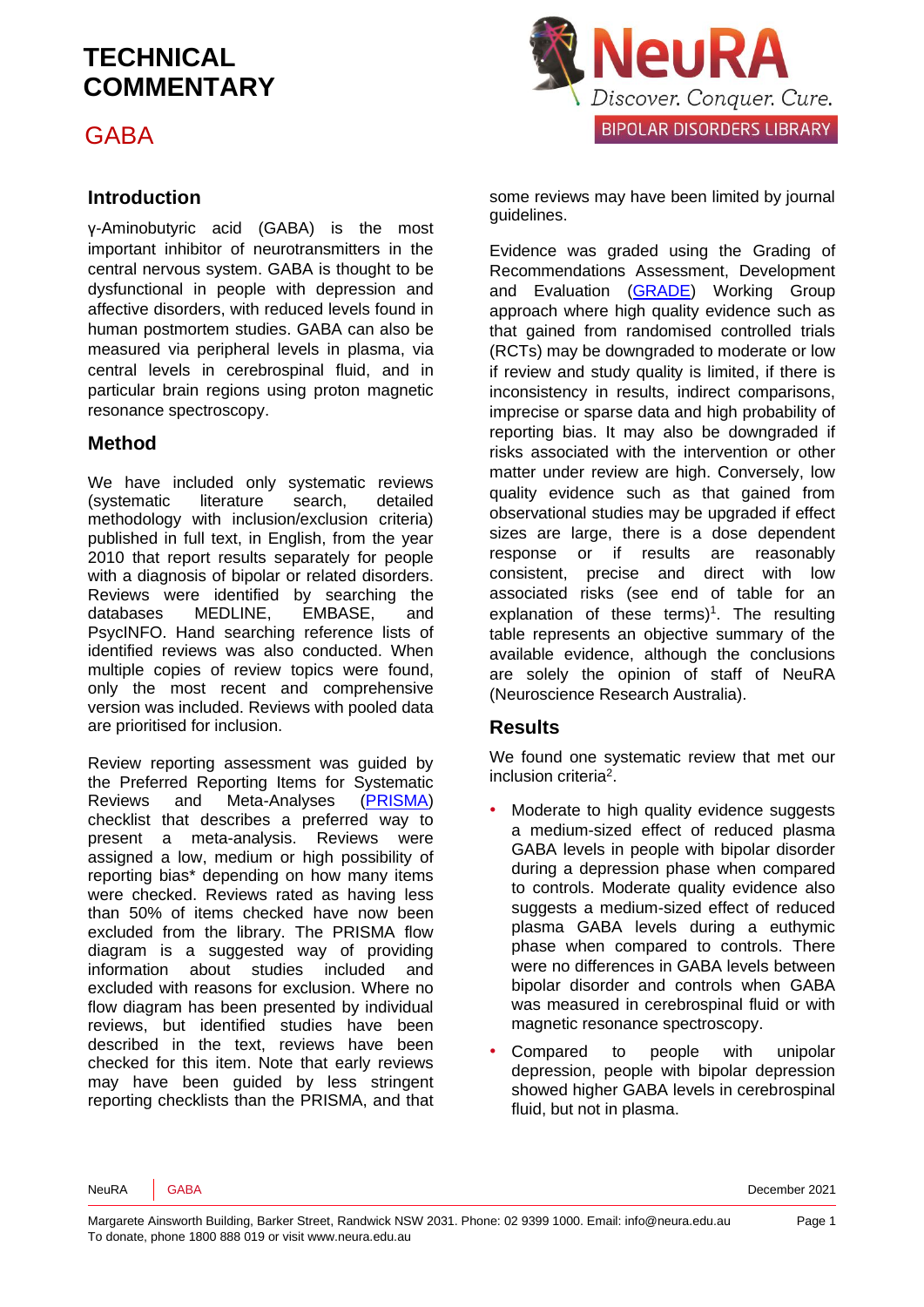# GABA



*Romeo B, Choucha W, Fossati P, Rotge JY*

#### **Meta-analysis of central and peripheral gamma-aminobutyric acid levels in patients with unipolar and bipolar depression**

#### **Journal of Psychiatry and Neuroscience 2018; 43: 58-66**

[View online review abstract](https://www.ncbi.nlm.nih.gov/pubmed/28968199) 

| <b>Comparison 1</b>                                                                                                     | GABA levels in people with bipolar disorder vs. controls.                                                                                                                                                                                                                                                                                                                                                                                                                                                                                                     |
|-------------------------------------------------------------------------------------------------------------------------|---------------------------------------------------------------------------------------------------------------------------------------------------------------------------------------------------------------------------------------------------------------------------------------------------------------------------------------------------------------------------------------------------------------------------------------------------------------------------------------------------------------------------------------------------------------|
| <b>Summary of evidence</b>                                                                                              | Moderate to high quality evidence (medium-sized sample,<br>consistent, precise, direct) suggests a medium-sized effect of<br>reduced plasma GABA levels in people with bipolar disorder<br>during a depression phase. Moderate quality evidence (imprecise<br>or inconsistent, smaller samples) also suggests a medium-sized<br>effect of reduced plasma GABA levels in people with bipolar<br>disorder during a euthymic phase. There were no differences in<br>GABA levels when measured in cerebrospinal fluid or with<br>magnetic resonance spectroscopy. |
| <b>GABA</b>                                                                                                             |                                                                                                                                                                                                                                                                                                                                                                                                                                                                                                                                                               |
| In plasma                                                                                                               |                                                                                                                                                                                                                                                                                                                                                                                                                                                                                                                                                               |
| A significant, medium-sized effect of reduced GABA levels in people with bipolar disorder during a<br>depressive phase; |                                                                                                                                                                                                                                                                                                                                                                                                                                                                                                                                                               |
| 3 studies, N = 183, SMD = -0.42, 95%CI -0.74 to -0.10, $p = 0.001$ , $Qp = 0.81$                                        |                                                                                                                                                                                                                                                                                                                                                                                                                                                                                                                                                               |
| A significant, medium-sized effect of reduced GABA levels in people with bipolar disorder during a<br>euthymic phase;   |                                                                                                                                                                                                                                                                                                                                                                                                                                                                                                                                                               |
| 3 studies, N = 153, SMD = -0.64, 95%Cl -1.17 to -0.11, $p = 0.020$ , Qp = 0.17                                          |                                                                                                                                                                                                                                                                                                                                                                                                                                                                                                                                                               |
| In cerebrospinal fluid                                                                                                  |                                                                                                                                                                                                                                                                                                                                                                                                                                                                                                                                                               |
| No significant differences between groups during a depression phase;                                                    |                                                                                                                                                                                                                                                                                                                                                                                                                                                                                                                                                               |
| 3 studies, N = 136, SMD = -0.35, 95%Cl -1.06 to 0.36, $p = 0.34$ , Qp = 0.12                                            |                                                                                                                                                                                                                                                                                                                                                                                                                                                                                                                                                               |
| In magnetic resonance spectroscopy                                                                                      |                                                                                                                                                                                                                                                                                                                                                                                                                                                                                                                                                               |
| No significant differences between groups during a depression phase;                                                    |                                                                                                                                                                                                                                                                                                                                                                                                                                                                                                                                                               |
| 2 studies, N = 22, SMD = 0.36, 95%CI -0.51 to 1.23, $p = 0.42$ , $Qp = 0.93$                                            |                                                                                                                                                                                                                                                                                                                                                                                                                                                                                                                                                               |
| No significant differences between groups during a euthymic phase;                                                      |                                                                                                                                                                                                                                                                                                                                                                                                                                                                                                                                                               |
| 6 studies, N = 140, SMD = 0.14, 95%CI -0.42 to 0.71, $p = 0.62$ , $Qp = 0.020$                                          |                                                                                                                                                                                                                                                                                                                                                                                                                                                                                                                                                               |
| Consistency in results <sup>#</sup>                                                                                     | Consistent, apart from MRS during a euthymic phase.                                                                                                                                                                                                                                                                                                                                                                                                                                                                                                           |
| <b>Precision in results</b> §                                                                                           | Imprecise, apart from plasma during a depressive phase.                                                                                                                                                                                                                                                                                                                                                                                                                                                                                                       |

NeuRA GABA December 2021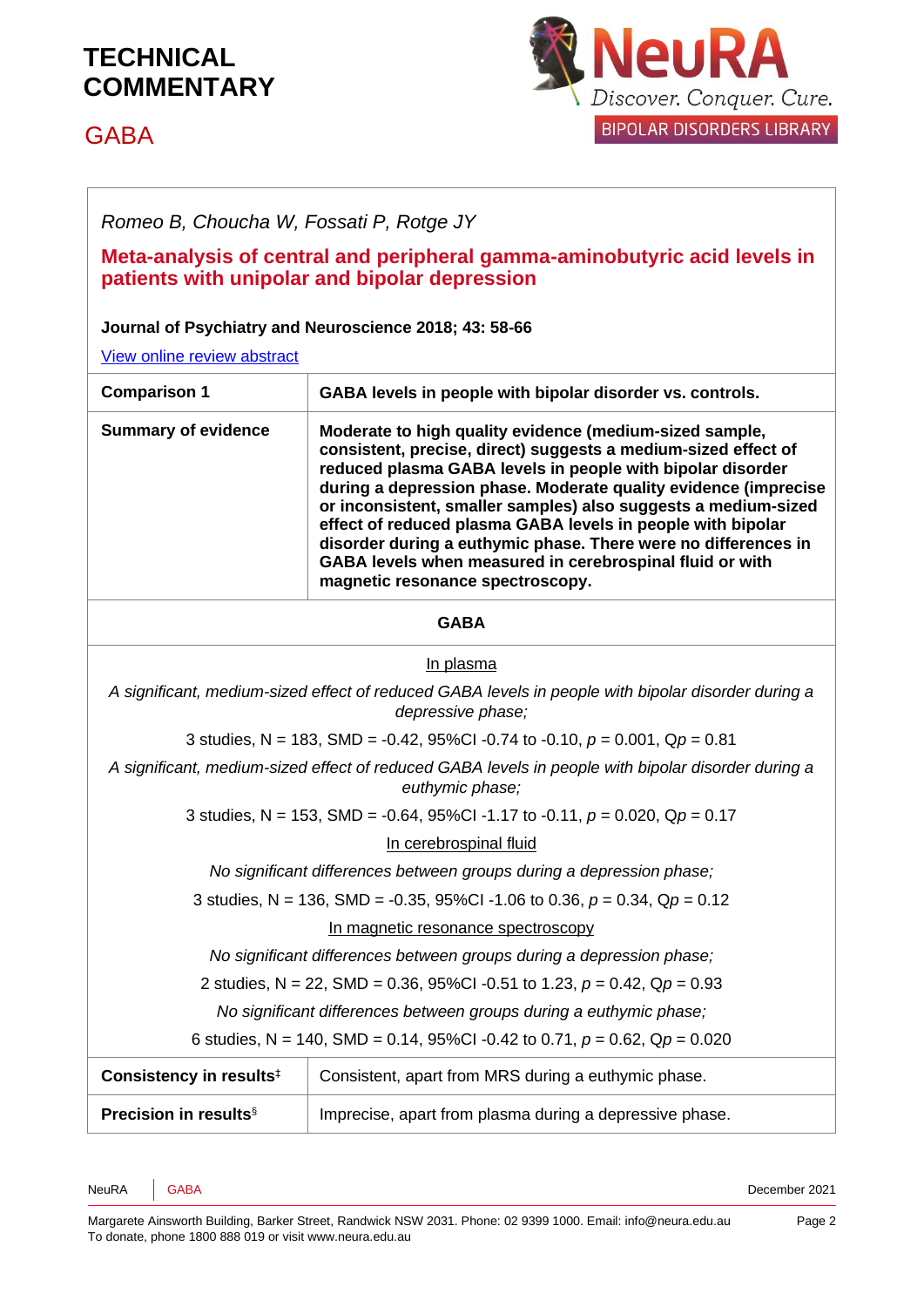

### **GABA**

| Directness of results                                                                | <b>Direct</b>                                                                                                                                                                                                                                      |
|--------------------------------------------------------------------------------------|----------------------------------------------------------------------------------------------------------------------------------------------------------------------------------------------------------------------------------------------------|
| <b>Comparison 2</b>                                                                  | GABA levels in people with bipolar disorder vs. people with<br>unipolar depression.                                                                                                                                                                |
| <b>Summary of evidence</b>                                                           | Moderate to high quality evidence (medium-sized sample,<br>consistent, precise, direct) suggests a small effect of reduced<br>GABA levels in cerebrospinal fluid in people with unipolar<br>depression, with no differences in plasma GABA levels. |
| <b>GABA</b>                                                                          |                                                                                                                                                                                                                                                    |
| In plasma                                                                            |                                                                                                                                                                                                                                                    |
| No significant differences between groups during a depression phase;                 |                                                                                                                                                                                                                                                    |
| 2 studies, N = 144, SMD = -2.17, 95%Cl -5.85 to 1.51, $p = 0.25$ , Qp < 0.001        |                                                                                                                                                                                                                                                    |
| In cerebrospinal fluid                                                               |                                                                                                                                                                                                                                                    |
| A significant, small effect of reduced GABA levels in people with unipolar disorder; |                                                                                                                                                                                                                                                    |
| 3 studies, N = 204, SMD = -0.34, 95%CI -0.67 to -0.01, $p = 0.05$ , Q $p = 0.47$     |                                                                                                                                                                                                                                                    |
| <b>Consistency in results</b>                                                        | Inconsistent for plasma, consistent for cerebrospinal fluid.                                                                                                                                                                                       |
| <b>Precision in results</b>                                                          | Imprecise for plasma, precise for cerebrospinal fluid.                                                                                                                                                                                             |
| Directness of results                                                                | <b>Direct</b>                                                                                                                                                                                                                                      |

#### Explanation of acronyms

 $CI =$  confidence interval,  $N =$  number of participants,  $p =$  statistical probability of obtaining that result  $(p < 0.05$  generally regarded as significant),  $Q =$  test for heterogeneity, SMD = standardised mean difference, vs. = versus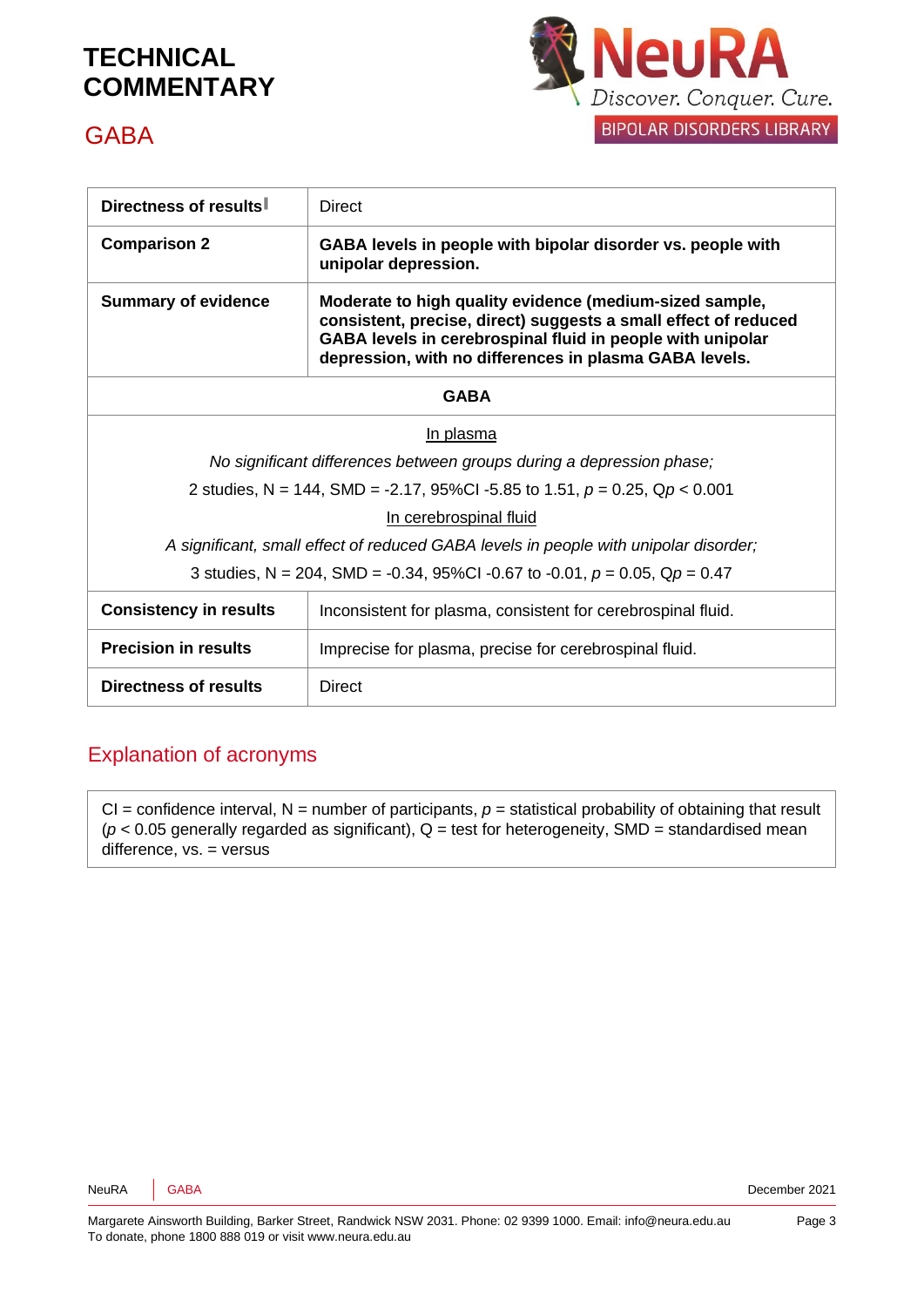GABA



#### Explanation of technical terms

\* Bias has the potential to affect reviews of both RCT and observational studies. Forms of bias include; reporting bias – selective reporting of results, publication bias - trials that are not formally published tend to show less effect than published trials, further if there are statistically significant differences between groups in a trial, these trial results tend to get published before those of trials without significant differences: language bias – only including English language reports; funding bias - source of funding for the primary research with selective reporting of results within primary studies; outcome variable selection bias; database bias including reports from some databases and not others; citation bias - preferential citation of authors. Trials can also be subject to bias when evaluators are not blind to treatment condition and selection bias of participants if trial samples are sma[ll](#page-5-2)<sup>3</sup>.

† Different effect measures are reported by different reviews.

Prevalence refers to how many existing cases there are at a particular point in time. Incidence refers to how many new cases there are per population in a specified time period. Incidence is usually reported as the number of new cases per 100,000 people per year. Alternatively some studies present the number of new cases that have accumulated over several years against a person-years denominator. This denominator is the sum of individual units of time that the persons in the population are at risk of becoming a case. It takes into account the size of the underlying population sample and its age structure over the duration of observation.

Weighted mean difference scores refer to mean differences between treatment and comparison groups after treatment (or occasionally pre to post treatment) and in a randomised trial there is an assumption that both groups are comparable on this measure prior to treatment. Standardised mean differences are divided by the pooled standard deviation (or the standard deviation of one group when groups are homogenous) that allows results from different scales to be combined and compared. Each study's mean difference is then given a weighting depending on the size of the sample and the variability in the data. 0.2 represents a small effect, 0.5 a medium effect, and 0.8 and over represen[t](#page-5-2)s a large treatment effect<sup>3</sup>.

Reliability and validity refers to how accurate the instrument is. Sensitivity is the proportion of actual positives that are correctly identified (100% sensitivity = correct identification of all actual positives) and specificity is the proportion of negatives that are correctly identified  $(100\%$  specificity = not identifying anyone as positive if they are truly not).

Odds ratio (OR) or relative risk (RR) refers to the probability of a reduction  $( $1$ )$  or an increase (> 1) in a particular outcome in a treatment group, or a group exposed to a risk factor, relative to the comparison group. For example, a RR of 0.75 translates to a reduction in risk of an outcome of 25% relative to those not receiving the treatment or not exposed to the risk factor. Conversely, an RR of 1.25 translates to an increased risk of 25% relative to those not receiving treatment or not having been exposed to a risk factor. An RR or OR of 1.00 means there is no difference between groups. A medium effect is considered if  $RR > 2$  or  $< 0.5$  and a large effect if  $RR > 5$  or  $< 0.2<sup>4</sup>$  $< 0.2<sup>4</sup>$  $< 0.2<sup>4</sup>$ . InOR stands for logarithmic OR where a lnOR of 0 shows no difference between groups. Hazard ratios measure the effect of an explanatory variable on the hazard or risk of an event.

Correlation coefficients (eg, r) indicate the strength of association or relationship

NeuRA GABA December 2021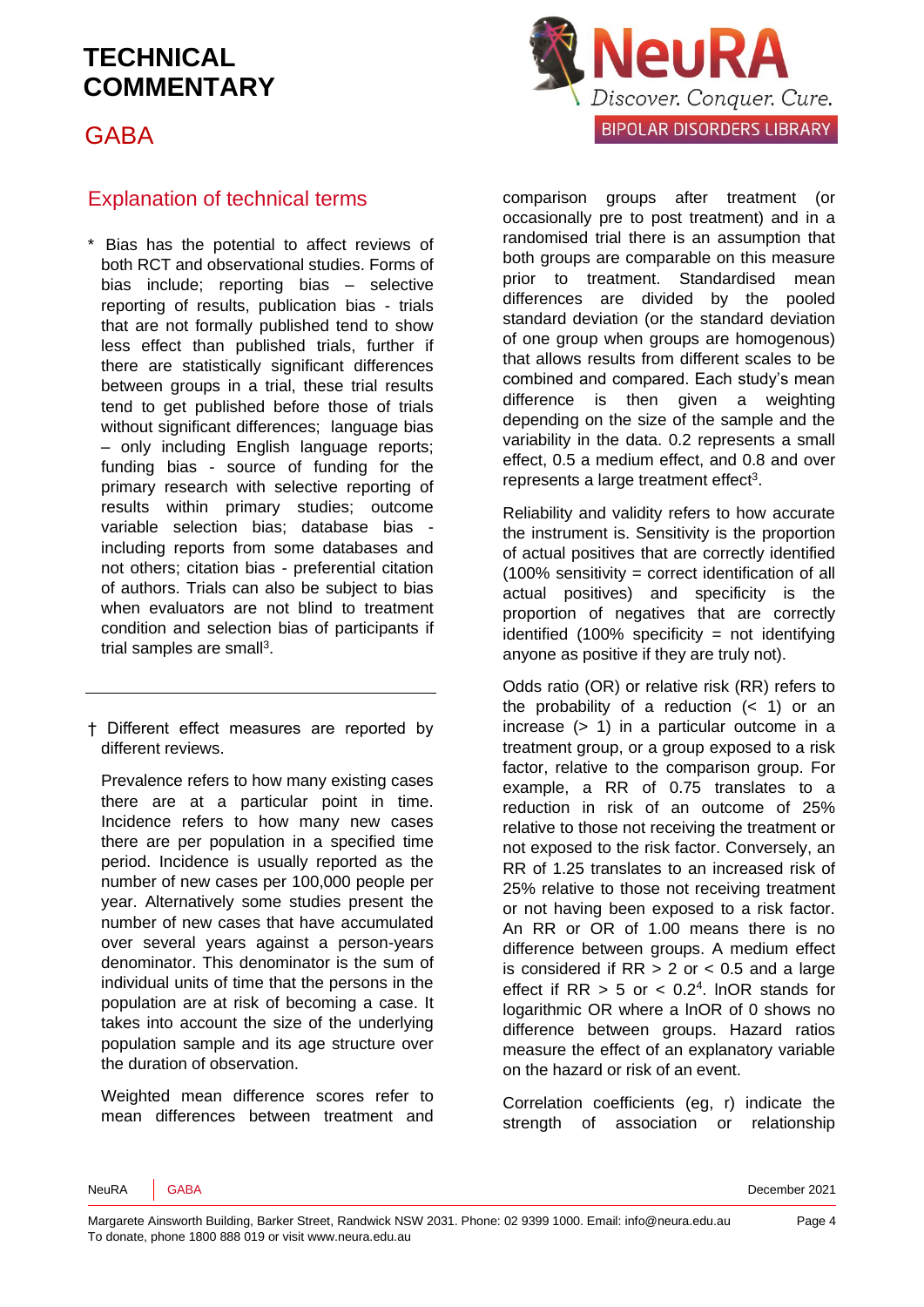## GABA

between variables. They are an indication of prediction, but do not confirm causality due to possible and often unforseen confounding variables. An r of 0.10 represents a weak association, 0.25 a medium association and 0.40 and over represents a strong association. Unstandardised (*b*) regression coefficients indicate the average change in the dependent variable associated with a 1 unit change in the dependent variable, statistically controlling for the other independent variables. Standardised regression coefficients represent the change being in units of standard deviations to allow comparison across different scales.

‡ Inconsistency refers to differing estimates of effect across studies (i.e. heterogeneity or variability in results) that is not explained by subgroup analyses and therefore reduces confidence in the effect estimate. I² is the percentage of the variability in effect estimates that is due to heterogeneity rather than sampling error (chance) - 0% to 40%: heterogeneity might not be important, 30% to 60%: may represent moderate heterogeneity, 50% to 90%: may represent substantial heterogeneity and 75% to 100%: considerable heterogeneity. I<sup>2</sup> can be calculated from Q (chi-square) for the test of heterogeneity with the following formula;

$$
l^2=\left(\frac{Q-df}{Q}\right)\times 100\%
$$

§ Imprecision refers to wide confidence intervals indicating a lack of confidence in the effect estimate. Based on GRADE recommendations, a result for continuous data (standardised mean differences, not weighted mean differences) is considered imprecise if the upper or lower confidence limit crosses an effect size of 0.5 in either direction, and for binary and correlation data, an effect size of 0.25. GRADE also recommends downgrading the evidence when



sample size is smaller than 300 (for binary data) and 400 (for continuous data), although for some topics, these criteria should be relaxe[d](#page-5-4)<sup>5</sup>.

║ Indirectness of comparison occurs when a comparison of intervention A versus B is not available but A was compared with C and B was compared with C that allows indirect comparisons of the magnitude of effect of A versus B. Indirectness of population, comparator and/or outcome can also occur when the available evidence regarding a particular population, intervention, comparator, or outcome is not available and is therefore inferred from available evidence. These inferred treatment effect sizes are of lower quality than those gained from head-tohead comparisons of A and B.

NeuRA GABA DECEMBER 2021